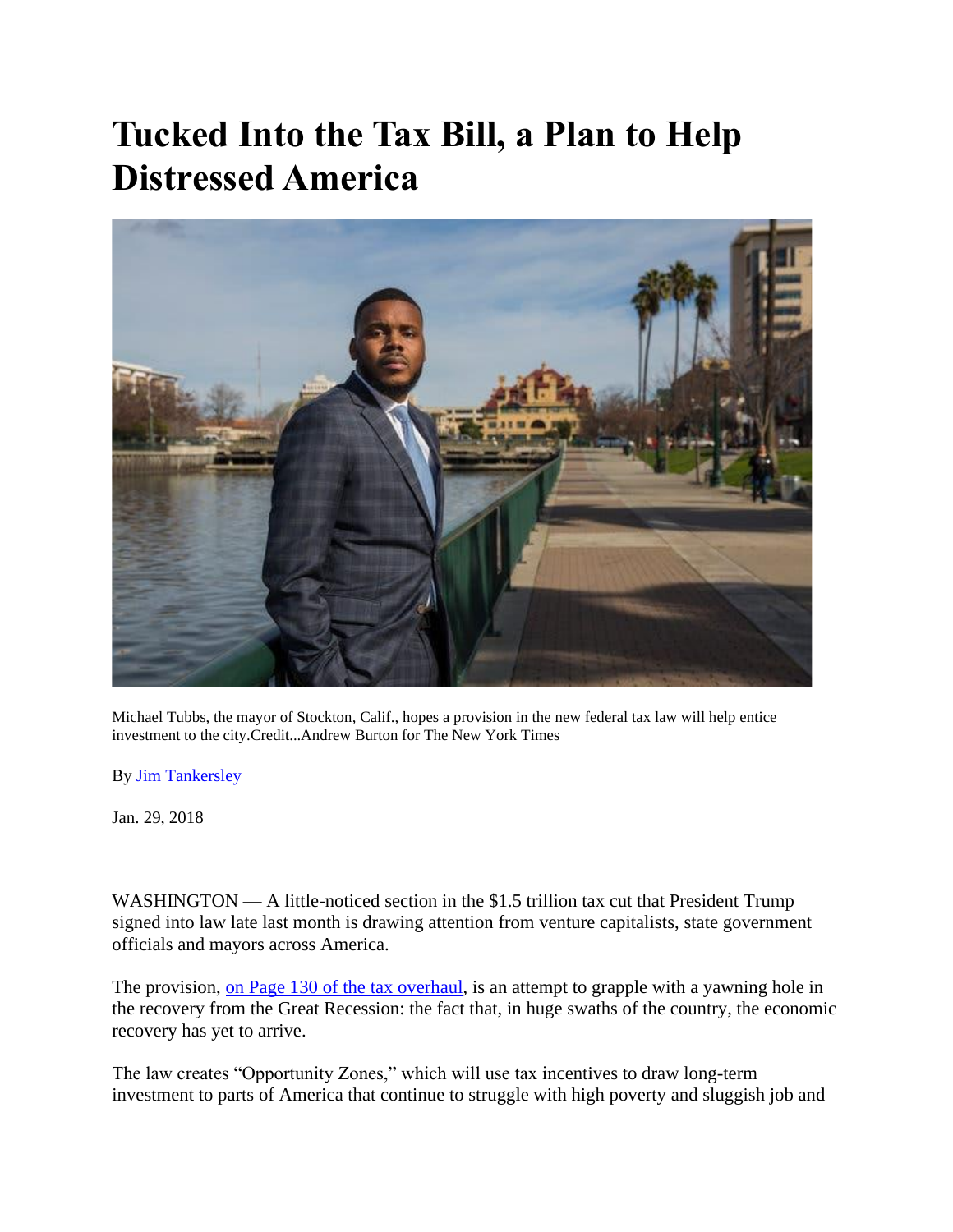business growth. The provision is the first new substantial federal attempt to aid those communities in more than a decade. And it comes as a disproportionate share of economic growth has been concentrated in so-called superstar metropolitan areas like Los Angeles and New York.

If the zones succeed, they could help revitalize neighborhoods and towns that are starved for investment.

They could also deliver a windfall, in the form of avoided capital gains taxes, for corporations and financiers who invest in the Opportunity Zones.

Yet risks remain, including whether investors will steer dollars toward areas that really need investment.

The zones were included in the tax law by Senator Tim Scott, a South Carolina Republican who was [born into poverty in North Charleston,](https://www.scott.senate.gov/about/biography) and based on a bill he co-sponsored in 2017 with several Democrats. The effort to create the zones was pushed by an upstart Washington think tank, the Economic Innovation Group, and its patron, the tech mogul Sean Parker, of Napster and Facebook fame, who enlisted Mr. Scott and others to sponsor the legislation.



## Image

Senator Tim Scott, Republican of South Carolina, helped get a provision into the \$1.5 trillion tax overhaul that aims to stimulate investment in distressed areas through "Opportunity Zones."Credit...Pete Marovich for The New York Times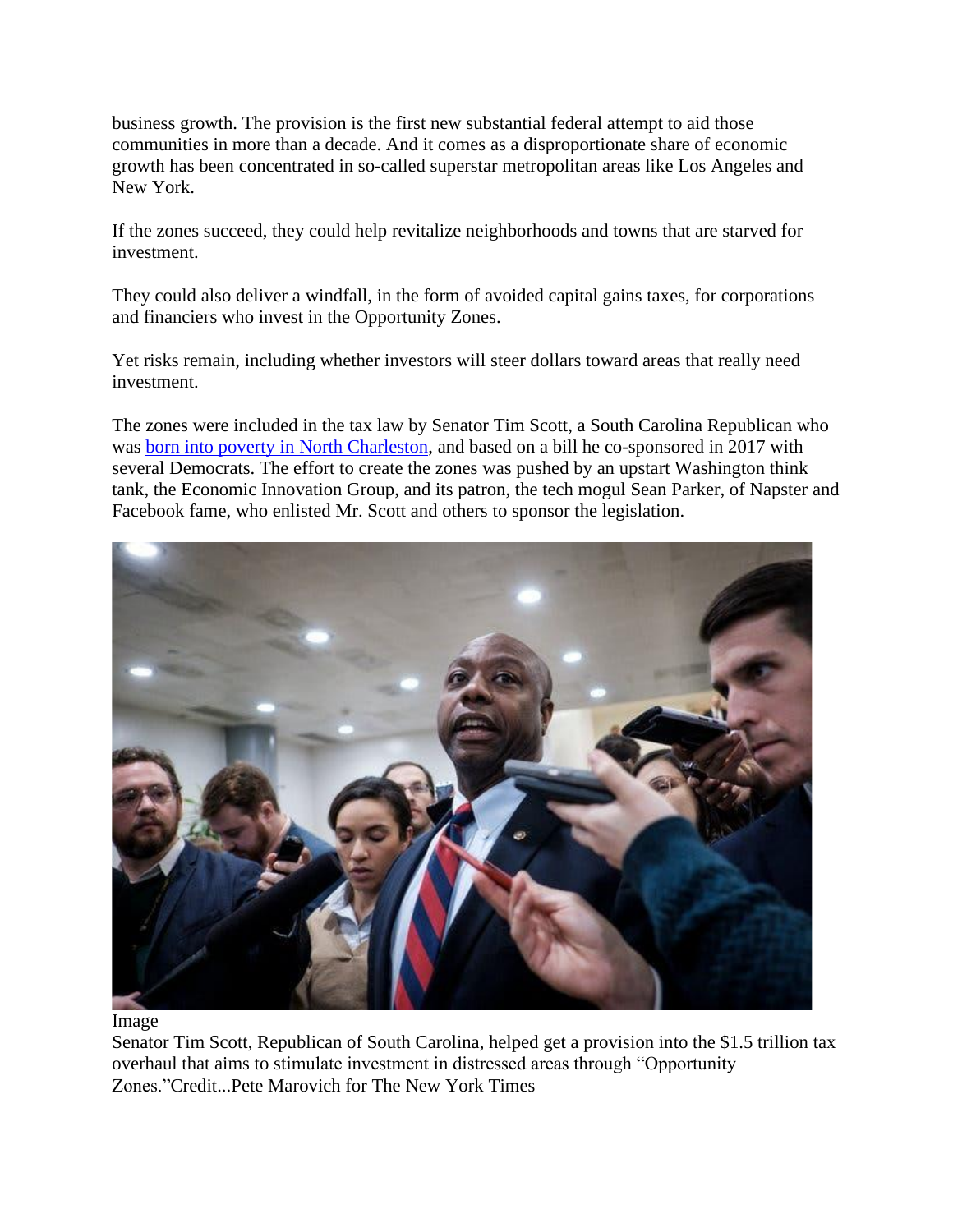"I had to explain it several times to folks," said Mr. Scott, whose co-sponsors on a previous iteration of an opportunity zone bill included Senator Cory Booker, Democrat of New Jersey, and House lawmakers from both parties. "I came out of one of these communities, so I believe that there's untapped potential in every state in the nation."

Mr. Scott said that he had discussed the plan with Mr. Trump and that the president had later spoken approvingly of it. But in the rush to pass the bill over the course of a few frenzied weeks, the idea was never debated on the floor of the House or Senate. It was never promoted by Republican leaders or the White House.

"This is a little billion-and-a-half dollar part" of the law, Kevin Hassett, the chairman of Mr. Trump's Council of Economic Advisers, said in an interview. "But if it's successful, we'll look back 10 years from now and say this was one of the most important parts of the tax bill, and one we didn't talk nearly enough about."

Mr. Hassett has a longtime interest in providing tax incentives for economic development in distressed areas. He said he first began discussing opportunity zones with Mr. Parker several years ago at a meeting in Mr. Parker's Greenwich Village home. Before joining the Trump administration, Mr. Hassett wrote several white papers to help elevate the idea as part of an extensive, multiyear effort by the Economic Innovation Group to win support.

Mr. Hassett said he was never paid for any of that work. [His interest, he said,](https://www.banking.senate.gov/public/_cache/files/9902b281-6454-4ca8-b61a-1a205bf65c48/73459583A4E1046AC282026EBE28F93F.hassett-testimony-6-6-17.pdf) stems from growing up near Turners Falls, Mass., which has struggled [since the closing of its longtime paper](http://www.masslive.com/business-news/index.ssf/2017/08/southworth_paper_closing_leaves_gap_for.html)  [mills.](http://www.masslive.com/business-news/index.ssf/2017/08/southworth_paper_closing_leaves_gap_for.html)

Mr. Parker, who made his fortune [as the first president of Facebook,](https://www.forbes.com/profile/sean-parker/) was looking for a way to steer investors to parts of America that have been starved for economic activity in the wake of the Great Recession.

One in six Americans lives in what the Economic Innovation Group calls a "distressed community," where median household incomes remain far below the national level, which is \$59,000 a year, and the poverty rate is well above the national average. Those communities are urban, rural and suburban. On average, the communities [lost 6 percent of their jobs](http://eig.org/wp-content/uploads/2017/09/2017-Distressed-Communities-Index.pdf) and a similar share of their business establishments from 2011 to 2015, according to census data.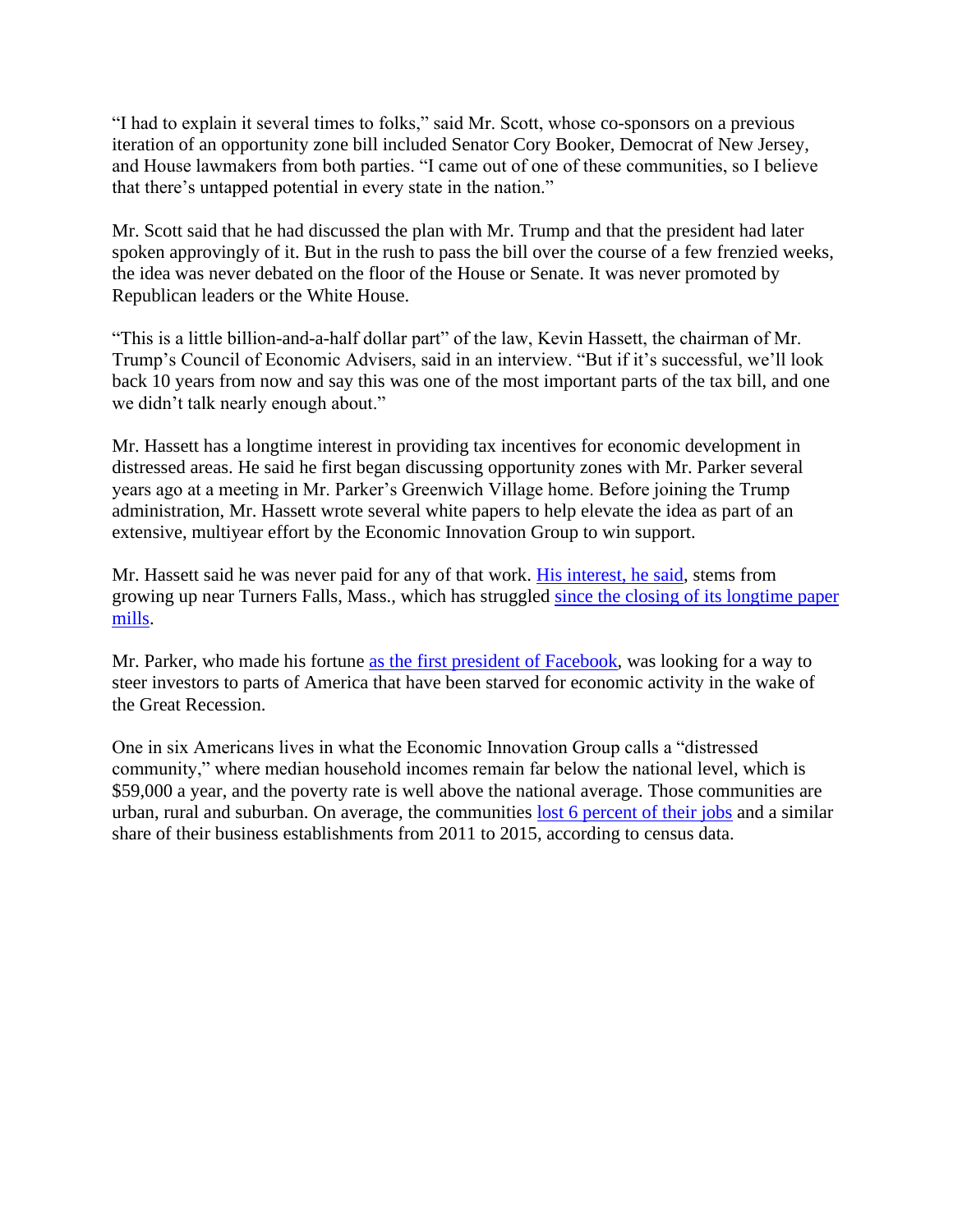

Kevin Hassett, chairman of the Council of Economic Advisers, helped push for the creation of Opportunity Zones for communities still struggling to recover from the recession.Credit...Alex Wong/Getty Images

The national economy grew and added jobs during that period, but that growth was disproportionately in large cities. Metropolitan areas with at least one million residents provided just under half of America's jobs in 2010. But from 2010 through 2016, those metropolitan areas accounted for nearly three-quarters of the country's net job creation, according to new research by the Metropolitan Policy Program at the Brookings Institution in Washington.

Rural areas accounted for just 3 percent of the job growth in that time. From 2010 to 2014, according to the innovation group's research, rural areas saw more businesses close than open.

## Outsize Job Growth in Big Cities Since the recession, new jobs have been concentrated heavily in metropolitan areas with more than one million people. Metro areas of 1 million + 48% 24 15 2010 job share 2010-16 ioh 73 18  $6<sup>1</sup>$

Economic development professionals in those areas have struggled to attract the attention of companies and venture capitalists, who channel most of their money to major cities. To bring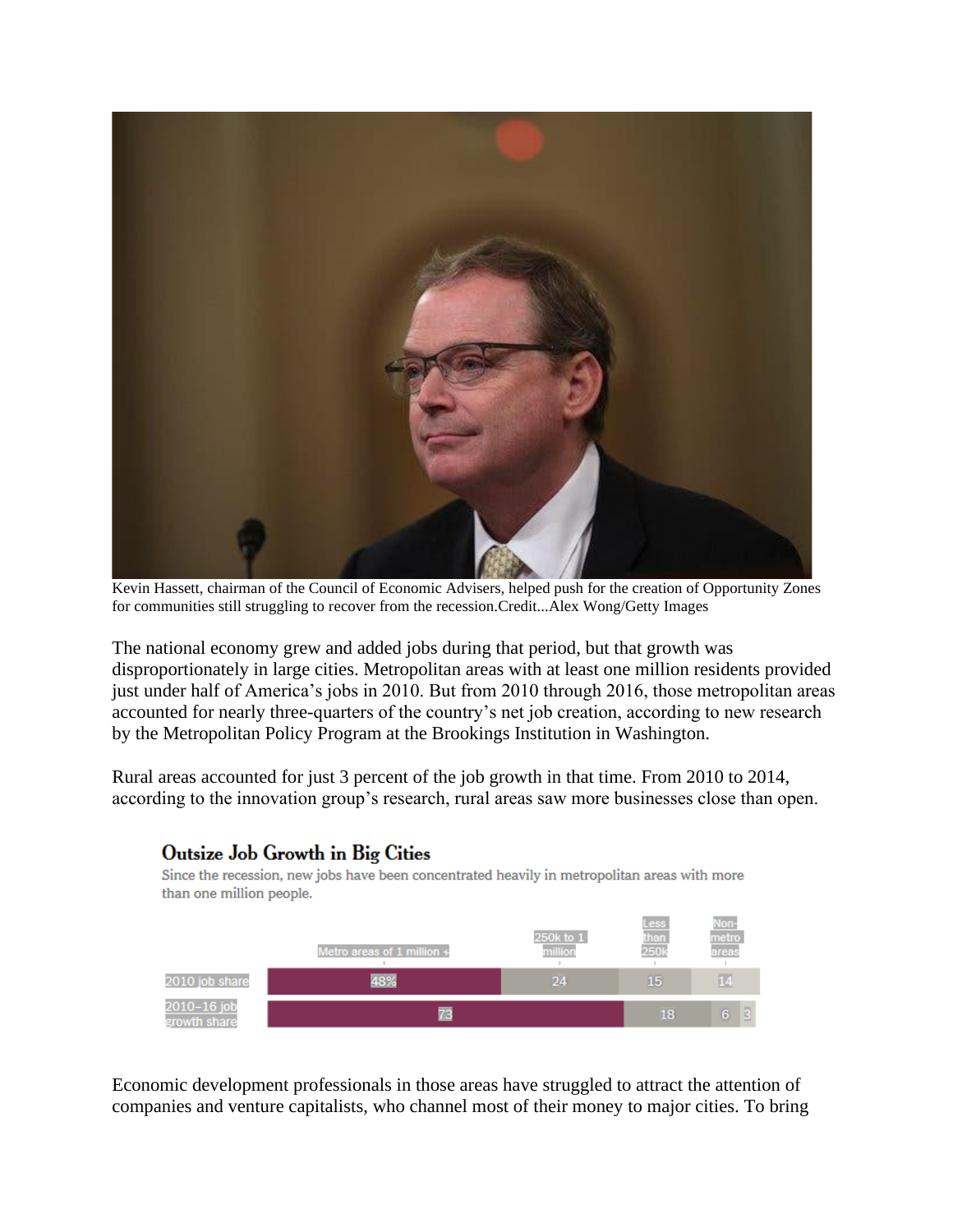those investors into distressed communities "you have to hit them in their sweet spot, and their sweet spot is, they pay a lot of capital gains taxes," said Donald Hinkle-Brown, president and chief executive of [Reinvestment Fund,](https://www.reinvestment.com/about/) a community development group.

The new tax law provision plays to that sweet spot. It instructs governors in each state and territory, along with the mayor of the District of Columbia, to designate Opportunity Zones from a pool of low-income, high-poverty census tracts, subject to certification by the Treasury secretary. States cannot nominate all their qualifying tracts for that status — they are limited to only a quarter of eligible tracts. Investors, like banks or hedge funds, then create Opportunity Funds to seed either new businesses in those areas, expansions of existing ones or real estate development.

The people who invest in Opportunity Funds are able to minimize their tax burden through preferential treatment of capital gains.

More than \$2 trillion in unrealized capital gains are sitting on individual and corporate balance sheets across America, according to the Economic Innovation Group, the result of profitable investments in stocks and mutual funds. Normally, the proceeds from the sale of those assets would be taxed as a capital gain, at a maximum federal rate of 20 percent plus a 3.8 percent surtax. The new law offers investors an alternative: to roll those unrealized gains into an Opportunity Fund, and defer federal taxes on the profit, at least temporarily.

That deferral grows into capital gains tax relief the longer the investment is held. An investor who retains an investment for seven years will pay only 85 percent of the capital gains taxes that would have been due on the original investment. If the investment is held beyond 10 years, the investor permanently avoids capital gains taxes on any proceeds from the Opportunity Fund investment.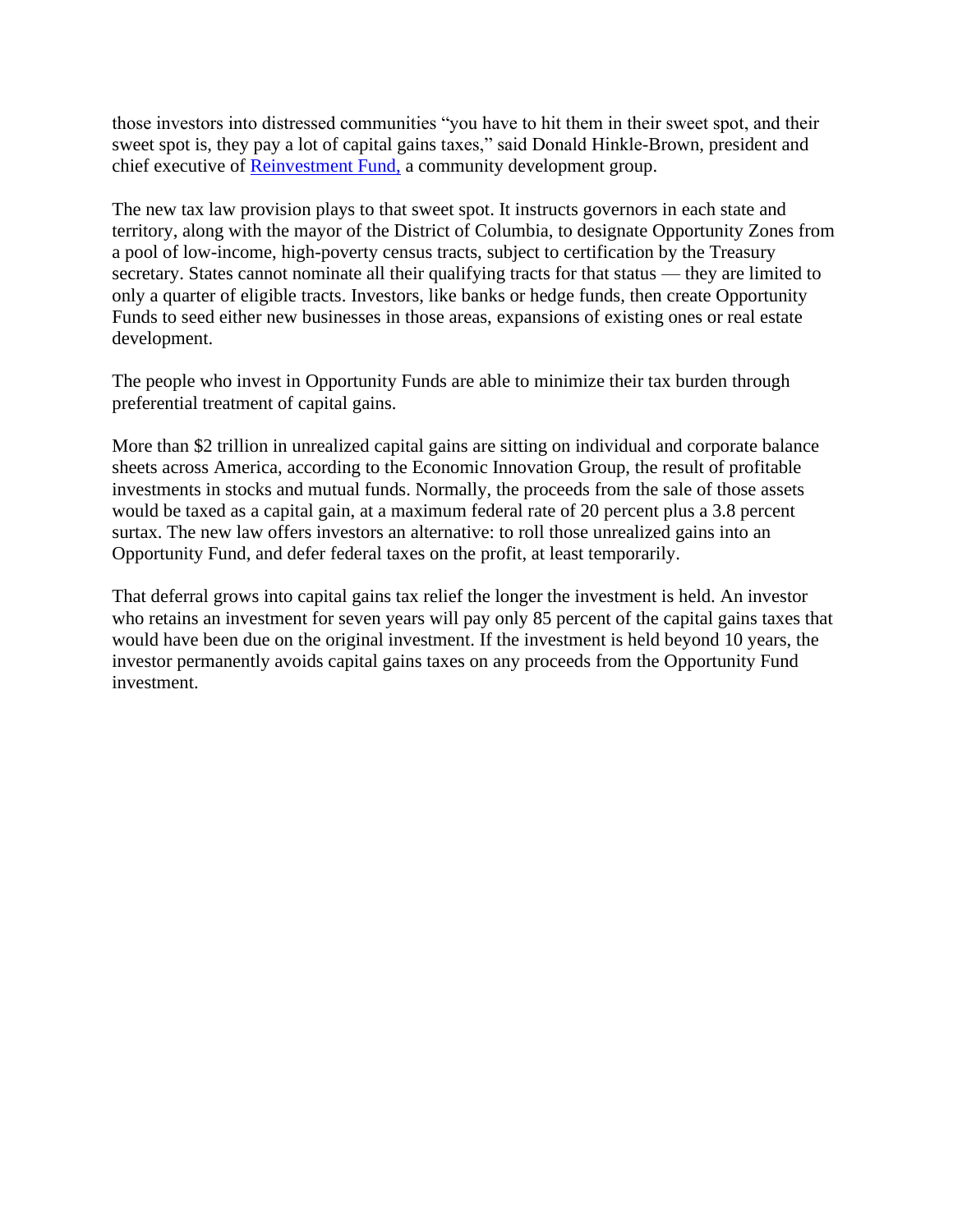

The waterfront in Stockton. The mayor wants parts of the city to be designated as federal Opportunity Zones to attract investment.Credit...Andrew Burton for The New York Times

"This becomes its own asset class, and it could be a very large asset class," Mr. Parker said in an interview, referring to Opportunity Funds.

Investors are already starting to take notice. A two-hour session on Opportunity Funds drew a standing-room-only crowd last week at the Winter Innovation Summit in Salt Lake City, said Patrick McKenna, founding partner of the venture capital firm High Ridge Global. Mr. McKenna has invested in distressed communities such as Baltimore and over the last year has tried to steer Silicon Valley dollars to struggling areas such as Youngstown, Ohio, out of a belief those areas contain untapped potential for growth and prosperity.

Civic leaders are beginning to pitch state economic development officials on designating tracts of their communities as Opportunity Zones. "It's very exciting," said Michael Tubbs, the mayor of Stockton, Calif., which the Economic Innovation Group ranks as the eighth-most distressed large city in America. "It makes communities like Stockton more attractive for investment."

Turning distressed communities into attractive investments, however, is not a guarantee. One critique of the plan is that it might not leverage much investment in areas that really need it — be they Stockton, or Youngstown, or any other distressed community. Research suggests many previous federal attempts to increase investment in particular regions, such as Clinton-era Enterprise Zones, were largely ineffective. A more successful effort was the New Markets Tax